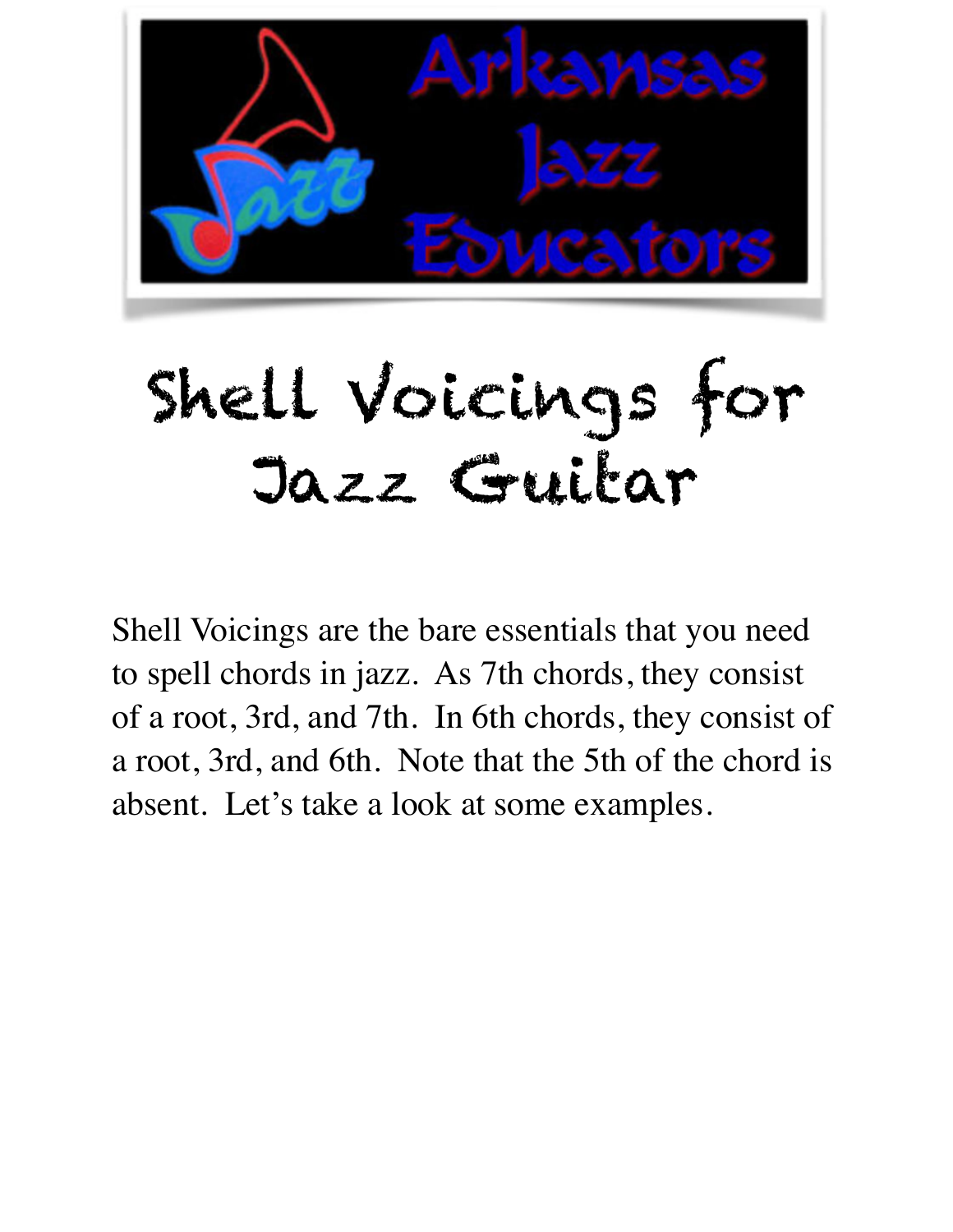

Here are the basic three 7th chord shapes you need to know with the root on the low E string. Notice that the root of the chord is in the bass, the 7th is in the middle, and the 3rd is in the top voice. Below we can see what these chords look like when their roots are on the A string.



Note now the 3rd is in the middle, and the 7th is in the top voice.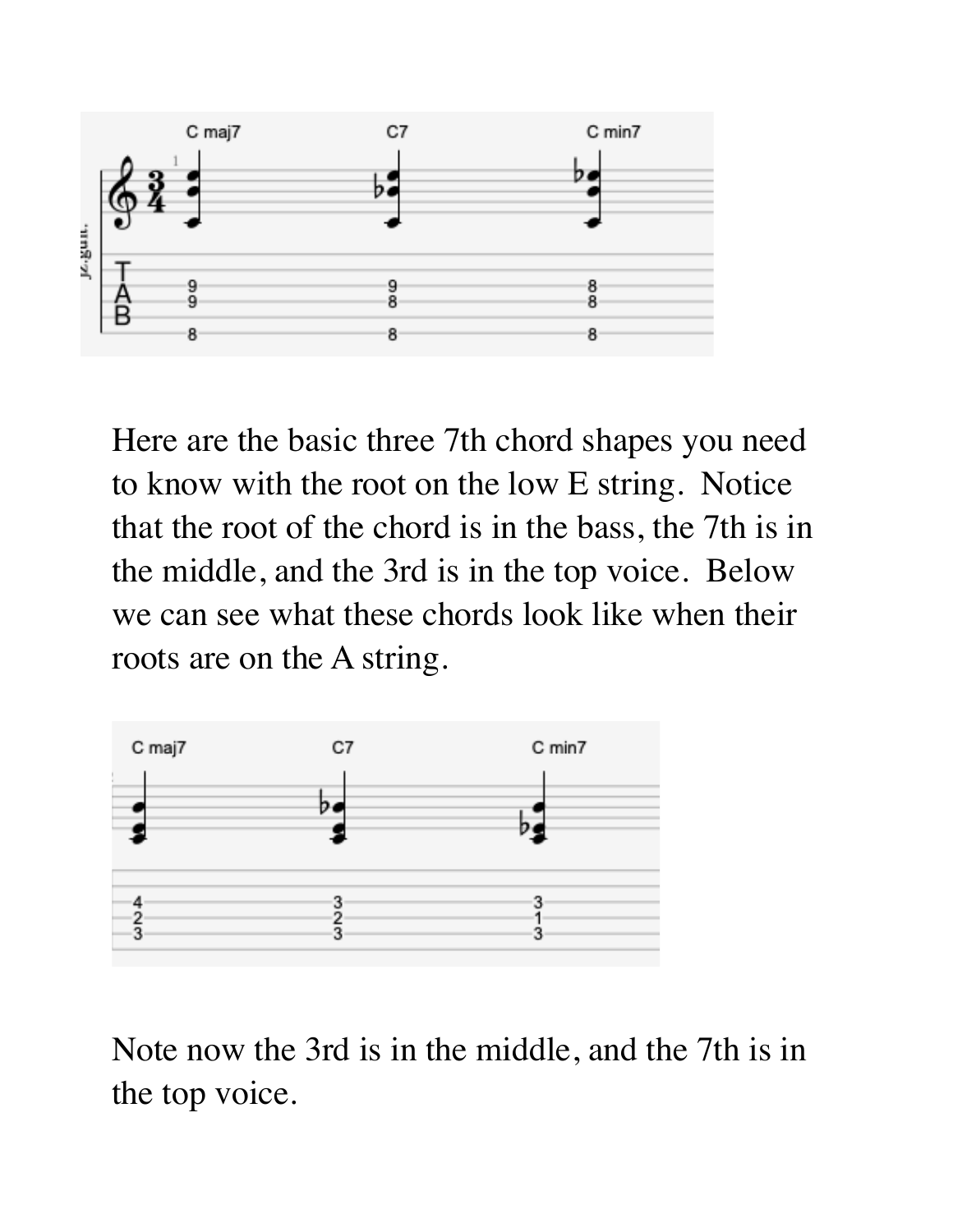You can also make 6th chords in a similar way as the chords above by replacing the 7th with a 6th.



Above you see the root in the bass, 6th in the middle, and 3rd on top. In the next example, you can see what happens when the root moves to the A string.



Notice now the 3rd is in the middle and the 6th is on top.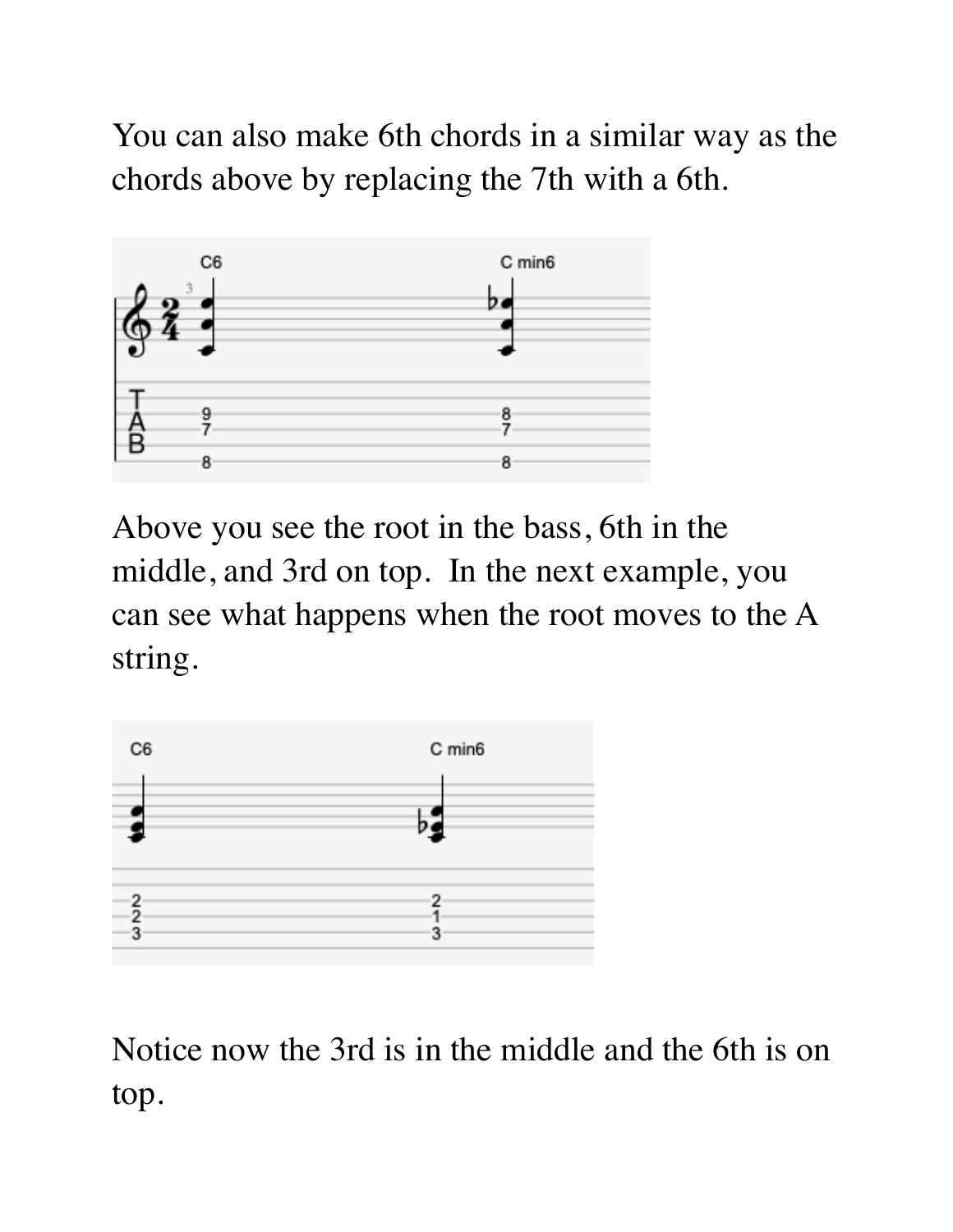Another common variation of 6th chords include 6/9 chords. This is when a 9th is added on top. They appear in major and minor forms.



Another important note is that you can use minor 6 voicings as substitutes for diminished 7 chords. You can substitute every 3 frets like the following example.

 $Cdim7 = Cm6$ ,  $Ebm6$ ,  $F#m6$ , or Am6

Also a m7(b5), also known as a half diminished chord, can be substituted for a m6 3 frets up or can be simply played as a m7 since shell voicing don't contain a root.

```
Cm7(b5) = Ebm6 or Cm7 (w/ shell voicing)
```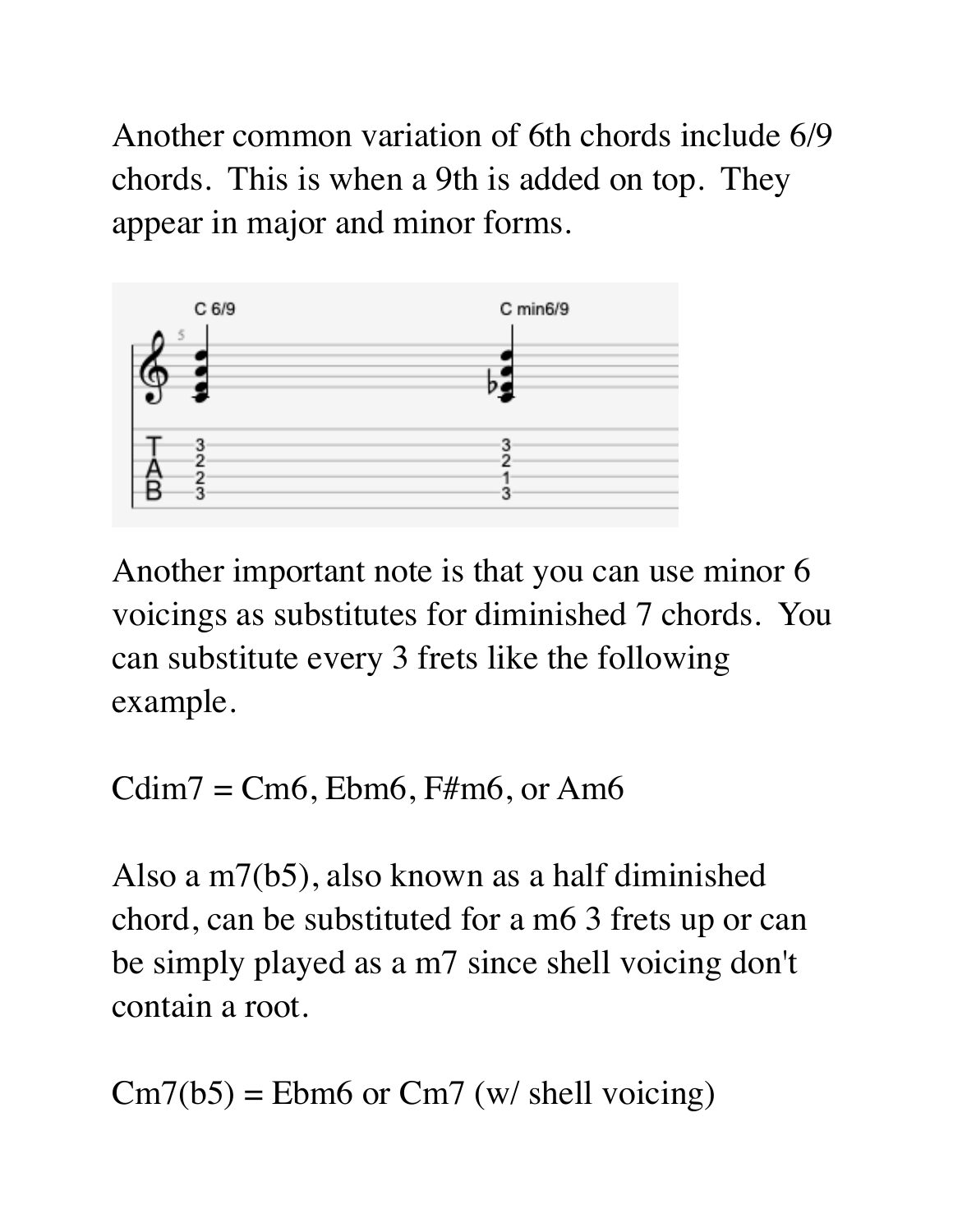Also, major 6th chords can be substituted for minor 7th chords 3 frets below the root like the following example.

 $C6 = A min7$ 

Now that we know the basics of shell voicings, practice and memorize the following three exercises to gain mastery.